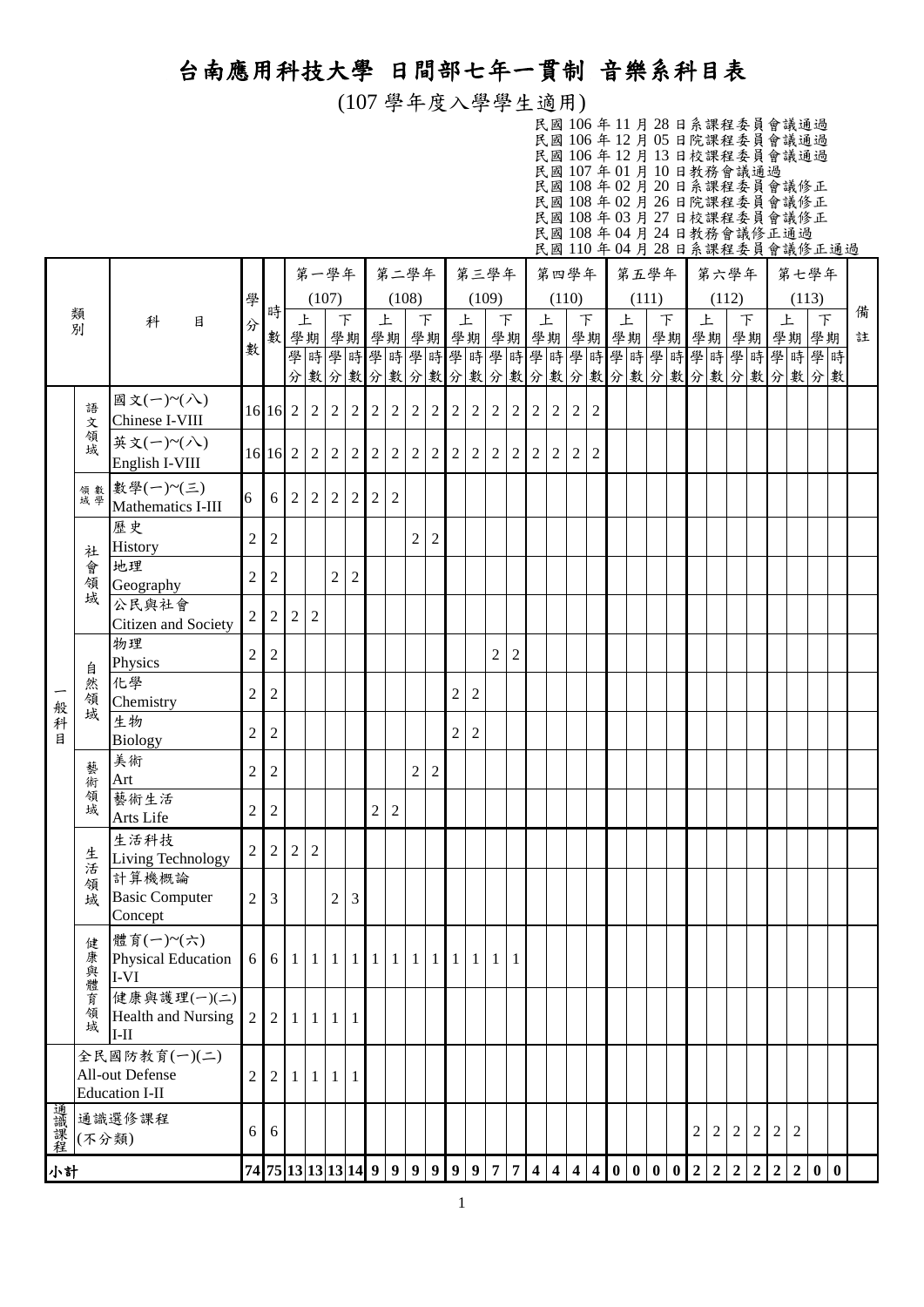## ※選修科目見「選修通識科目表」。

|        |                                                |                |                |                | 第一學年           |                |                |                     |                | 第二學年           |                |                |                | 第三學年           |                |                |                  | 第四學年           |                |                                  | 第五學年           |                |                |                |                | 第六學年           |                  |                |                | 第七學年             |                |            |
|--------|------------------------------------------------|----------------|----------------|----------------|----------------|----------------|----------------|---------------------|----------------|----------------|----------------|----------------|----------------|----------------|----------------|----------------|------------------|----------------|----------------|----------------------------------|----------------|----------------|----------------|----------------|----------------|----------------|------------------|----------------|----------------|------------------|----------------|------------|
|        |                                                | 學              | 時              |                | (107)          |                |                |                     |                | (108)          |                |                | (109)          |                |                |                | (110)            |                |                |                                  | (111)          |                |                |                | (112)          |                |                  |                |                | (113)            |                |            |
| 類<br>別 | 科<br>目                                         | 分              | 數              |                | 上              |                | $\top$         |                     | 上              |                | F              | 上              |                |                | $\top$         | 上              |                  | F              |                | 上<br>學期 學期 學期 學期 學期 学期 学期 学期 学期  |                | $\top$         |                | 上              |                |                | $\top$<br>學期學期學期 |                | 上<br>學期        | $\top$<br>學期     |                | 備          |
|        |                                                | 數              |                |                |                |                |                |                     |                |                |                |                |                |                |                |                |                  |                |                | 學時學時學時學時學時學時學時學時學時學時學時學時學時學時學時   |                |                |                |                |                |                |                  |                |                |                  |                | 註          |
|        |                                                |                |                |                |                |                |                |                     |                |                |                |                |                |                |                |                |                  |                |                | 分數分數分數分數分數分數分數分數分數分數分數分數分數分數分數分數 |                |                |                |                |                |                |                  |                |                |                  |                |            |
|        | 藝術導論<br>Introduction to Art                    | $\overline{2}$ | $\overline{2}$ |                |                |                |                |                     |                |                |                |                |                |                |                | $\overline{2}$ | $\mathfrak{2}$   |                |                |                                  |                |                |                |                |                |                |                  |                |                |                  |                |            |
| 院<br>核 | 藝術賞析                                           |                |                |                |                |                |                |                     |                |                |                |                |                |                |                |                |                  |                |                |                                  |                |                |                |                |                |                |                  |                |                |                  |                |            |
| 心<br>課 | <b>Art Appreciation</b>                        | $\overline{2}$ | $\overline{2}$ |                |                |                |                |                     |                |                |                |                |                |                |                |                |                  | $\overline{2}$ | $\overline{2}$ |                                  |                |                |                |                |                |                |                  |                |                |                  |                |            |
| 寉      | 藝術行銷與管理<br>Art Marketing and                   | $\overline{c}$ | $\mathbf{2}$   |                |                |                |                |                     |                |                |                |                |                |                |                |                |                  |                |                | $\overline{c}$                   | $\mathfrak{2}$ |                |                |                |                |                |                  |                |                |                  |                |            |
|        | Management                                     |                |                |                |                |                |                |                     |                |                |                |                |                |                |                |                |                  |                |                |                                  |                |                |                |                |                |                |                  |                |                |                  |                |            |
|        | 主修(一)~(十四)<br>Major I-XIV                      | 28             | 14             | 2 <sup>1</sup> | $\mathbf{1}$   | $\overline{2}$ | -1             | $\overline{2}$      | -1             | $\overline{2}$ | $\mathbf{1}$   | 2 <sup>1</sup> | 1              | $\overline{2}$ | $\mathbf{1}$   | 2              | $\mathbf{1}$     | $\overline{2}$ | $\mathbf{1}$   | $\overline{2}$                   | -1             | $\overline{2}$ | 1              | $\overline{2}$ | $\mathbf{1}$   | 2              | $\mathbf{1}$     | 2 <sup>1</sup> | 1              | $\overline{2}$   | $\mathbf{1}$   | 註四         |
|        | 音樂基礎訓練                                         |                |                |                |                |                |                |                     |                |                |                |                |                |                |                |                |                  |                |                |                                  |                |                |                |                |                |                |                  |                |                |                  |                |            |
|        | $(-)$ ~(六)                                     | 12             | 24             |                | 2 4            | 2              | $\overline{4}$ | $\overline{2}$      | $\overline{4}$ | $\overline{2}$ |                | 4 2            | $\overline{4}$ | 2              | $\overline{4}$ |                |                  |                |                |                                  |                |                |                |                |                |                |                  |                |                |                  |                |            |
|        | <b>Basic Musicianship</b><br>Training I-VI     |                |                |                |                |                |                |                     |                |                |                |                |                |                |                |                |                  |                |                |                                  |                |                |                |                |                |                |                  |                |                |                  |                |            |
|        | 音樂賞析(一)(二)                                     | $\overline{4}$ | $\overline{4}$ | $\overline{c}$ | $\sqrt{2}$     | $\sqrt{2}$     | $\overline{2}$ |                     |                |                |                |                |                |                |                |                |                  |                |                |                                  |                |                |                |                |                |                |                  |                |                |                  |                |            |
|        | Music Appreciation I-II<br>樂理(一)(二)            |                |                |                |                |                |                |                     |                |                |                |                |                |                |                |                |                  |                |                |                                  |                |                |                |                |                |                |                  |                |                |                  |                |            |
|        | Music Theory I-II                              | $\overline{4}$ | $\overline{4}$ | $\overline{2}$ | $\overline{2}$ | $\sqrt{2}$     | $\overline{2}$ |                     |                |                |                |                |                |                |                |                |                  |                |                |                                  |                |                |                |                |                |                |                  |                |                |                  |                |            |
|        | 音樂概論(一)(二)                                     | $\overline{4}$ | $\overline{4}$ |                |                |                |                | $\overline{2}$      | $\overline{2}$ | $\overline{2}$ | $\overline{c}$ |                |                |                |                |                |                  |                |                |                                  |                |                |                |                |                |                |                  |                |                |                  |                |            |
|        | Introduction to Music I-II<br>樂器學(一)(二)        |                |                |                |                |                |                |                     |                |                |                |                |                |                |                |                |                  |                |                |                                  |                |                |                |                |                |                |                  |                |                |                  |                |            |
|        | Introduction to Western                        | $\overline{4}$ | $\overline{4}$ |                |                |                |                |                     |                |                |                | $\overline{2}$ | $\overline{2}$ | 2              | $\overline{2}$ |                |                  |                |                |                                  |                |                |                |                |                |                |                  |                |                |                  |                |            |
|        | Musical Instruments I-II<br>和聲學(一)~(四)         |                |                |                |                |                |                |                     |                |                |                |                |                |                |                |                |                  |                |                |                                  |                |                |                |                |                |                |                  |                |                |                  |                | 作曲组        |
|        | Harmony I-IV                                   | 8              | $8\,$          |                |                |                |                |                     |                |                |                | $\overline{c}$ | $\overline{2}$ | $\overline{2}$ | $\overline{2}$ | $\sqrt{2}$     | $\boldsymbol{2}$ | $\sqrt{2}$     | $\overline{2}$ |                                  |                |                |                |                |                |                |                  |                |                |                  |                | 開在一<br>二年  |
|        | 對位法(一)(二)                                      | $\overline{4}$ | $\overline{4}$ |                |                |                |                |                     |                |                |                |                |                |                |                | $\overline{2}$ | $\overline{2}$   | $\overline{2}$ | 2              |                                  |                |                |                |                |                |                |                  |                |                |                  |                | 作曲組<br>開在第 |
|        | Counterpoint I-II<br>曲式學(一)(二)                 |                |                |                |                |                |                |                     |                |                |                |                |                |                |                |                |                  |                |                |                                  |                |                |                |                |                |                |                  |                |                |                  |                | 一年         |
| 專業共    | Music Form and Style I-II                      | $\overline{4}$ | $\overline{4}$ |                |                |                |                |                     |                |                |                |                |                |                |                |                |                  |                |                | $\overline{2}$                   | $\overline{2}$ | 2              | $\overline{2}$ |                |                |                |                  |                |                |                  |                |            |
|        | 樂曲分析(一)(二)<br>Music Analysis I-II              | $\overline{4}$ | $\overline{4}$ |                |                |                |                |                     |                |                |                |                |                |                |                |                |                  |                |                |                                  |                |                |                | $\overline{2}$ | 2 <sup>1</sup> | 2 <sup>1</sup> | $\overline{2}$   |                |                |                  |                |            |
| 同      | 必中國音樂概論                                        |                |                |                |                |                |                |                     |                |                |                |                |                |                |                |                |                  |                |                |                                  |                |                |                |                |                |                |                  |                |                |                  |                |            |
|        | 修 Introduction to Chinese<br>Music             | $\overline{2}$ | $\mathfrak{2}$ |                |                |                |                |                     |                |                |                |                |                |                |                | 2              | $\overline{c}$   |                |                |                                  |                |                |                |                |                |                |                  |                |                |                  |                |            |
|        | 台灣音樂概論                                         |                |                |                |                |                |                |                     |                |                |                |                |                |                |                |                |                  |                |                |                                  |                |                |                |                |                |                |                  |                |                |                  |                |            |
|        | Introduction to Taiwanese<br>Music             | 2              | $\mathfrak{2}$ |                |                |                |                |                     |                |                |                |                |                |                |                |                |                  | $\overline{2}$ | $\overline{c}$ |                                  |                |                |                |                |                |                |                  |                |                |                  |                |            |
|        | 西洋音樂史(一)~(四)                                   |                |                |                |                |                |                |                     |                |                |                |                |                |                |                |                |                  |                |                |                                  |                |                |                |                |                |                |                  |                |                |                  |                |            |
|        | History of Western Music<br>$I-IV$             | 8              | 8              |                |                |                |                |                     |                |                |                |                |                |                |                |                |                  |                |                | $\overline{2}$                   | 2              | $\overline{2}$ | $\overline{2}$ | 2              | $\overline{2}$ | $\overline{2}$ | $\overline{2}$   |                |                |                  |                |            |
|        | 音樂教育概論                                         |                |                |                |                |                |                |                     |                |                |                |                |                |                |                |                |                  |                |                |                                  |                |                |                |                |                |                |                  |                |                |                  |                |            |
|        | $(-)(=)$                                       | $\overline{4}$ | $\overline{4}$ |                |                |                |                |                     |                |                |                |                |                |                |                |                |                  |                |                | $\overline{2}$                   | $\overline{2}$ | $\overline{2}$ | $\overline{2}$ |                |                |                |                  |                |                |                  |                |            |
|        | Introduction to Music<br><b>Education I-II</b> |                |                |                |                |                |                |                     |                |                |                |                |                |                |                |                |                  |                |                |                                  |                |                |                |                |                |                |                  |                |                |                  |                |            |
|        | 專題講座                                           |                |                |                |                |                |                |                     |                |                |                |                |                |                |                |                |                  |                |                |                                  |                |                |                |                |                |                |                  |                |                |                  |                |            |
|        | Seminar on Specific<br>Topics                  | $\overline{c}$ | $\mathfrak{2}$ |                |                |                |                |                     |                |                |                |                |                |                |                |                |                  |                |                |                                  |                |                |                | 2              | $\overline{2}$ |                |                  |                |                |                  |                |            |
|        | 指揮法(一)(二)                                      | $\overline{4}$ | $\overline{4}$ |                |                |                |                |                     |                |                |                |                |                |                |                |                |                  |                |                |                                  |                |                |                |                |                |                |                  | $\overline{c}$ | $\overline{2}$ | $\overline{2}$   | $\overline{2}$ |            |
|        | Conducting I-II<br>畢業製作(一)(二)                  |                |                |                |                |                |                |                     |                |                |                |                |                |                |                |                |                  |                |                |                                  |                |                |                |                |                |                |                  |                |                |                  |                |            |
|        | <b>Graduation Recital</b><br>Production I-II   | $\overline{4}$ | $\overline{4}$ |                |                |                |                |                     |                |                |                |                |                |                |                |                |                  |                |                |                                  |                |                |                |                |                |                |                  | $\overline{c}$ | $\overline{c}$ | $\boldsymbol{2}$ | $\overline{2}$ |            |
|        | 小計                                             |                | 108 106 8 9    |                |                |                |                | $8 \quad 9 \quad 6$ | 7              | 6 <sup>1</sup> | 789            |                |                |                |                |                |                  |                |                | 8   9   10   9   10   9   10   9 |                |                | 8 7            |                | 8 7            | 6 <sup>1</sup> | $5\phantom{.0}$  | 6 <sup>1</sup> | 5              | 6                | $\overline{5}$ |            |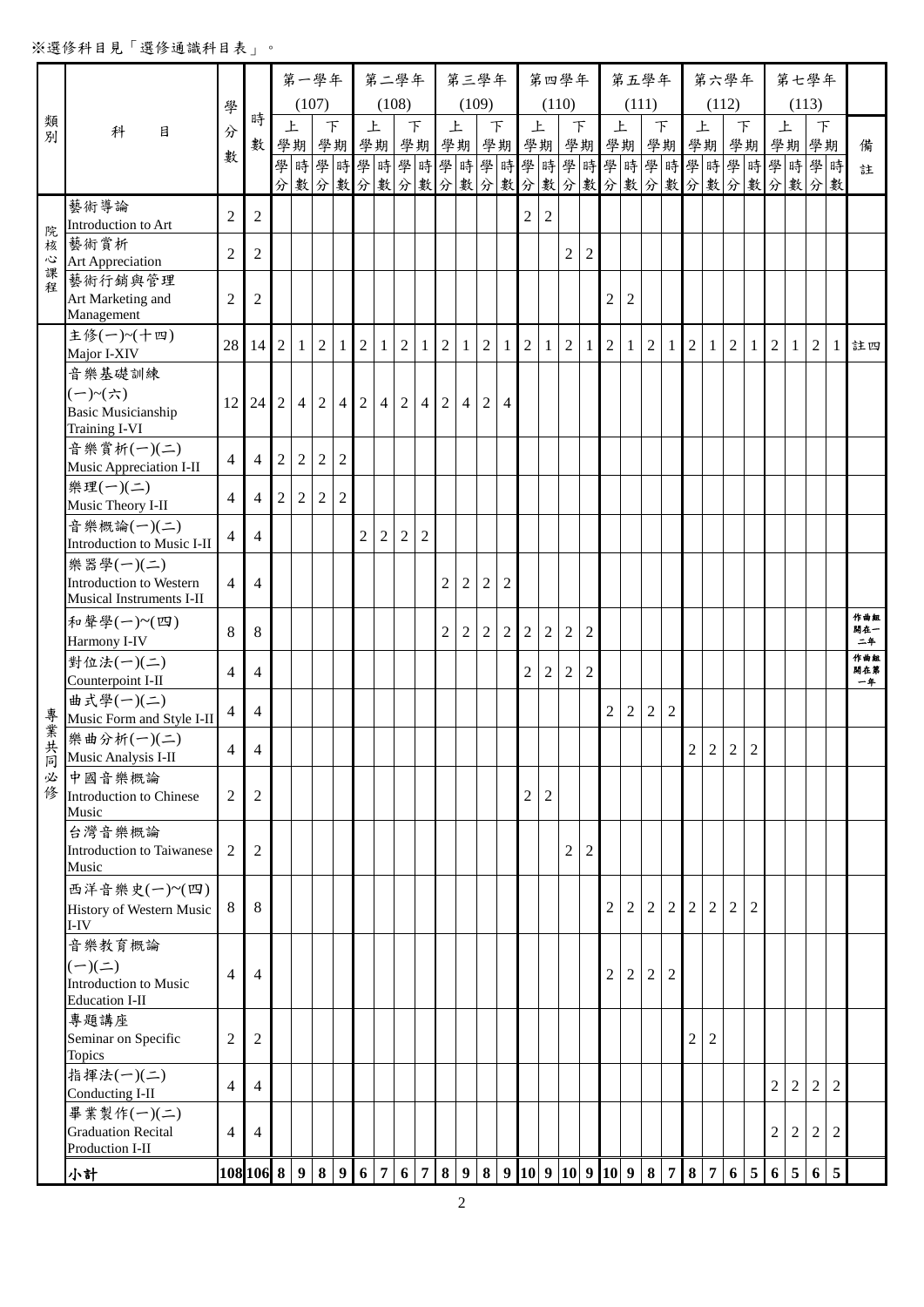|        |                                      |                          |                |                | 第一學年                       |                |                |                | 第二學年           |                  |                |          |              | 第三學年         |              |                |                   | 第四學年           |                |                         | 第五學年                    |                         |                         |                | 第六學年           |                |                |                |                | 第七學年                                             |                |            |
|--------|--------------------------------------|--------------------------|----------------|----------------|----------------------------|----------------|----------------|----------------|----------------|------------------|----------------|----------|--------------|--------------|--------------|----------------|-------------------|----------------|----------------|-------------------------|-------------------------|-------------------------|-------------------------|----------------|----------------|----------------|----------------|----------------|----------------|--------------------------------------------------|----------------|------------|
|        |                                      | 學                        |                |                | (107)                      |                |                |                | (108)          |                  |                |          | (109)        |              |              |                |                   | (110)          |                |                         |                         | (111)                   |                         |                | (112)          |                |                |                |                | (113)                                            |                |            |
| 類<br>別 | 科<br>目                               | 分                        | 時              |                | 上                          | F              |                | 上              |                | $\top$           |                |          | 上            | F            |              | 上              |                   | $\top$         |                | 上                       |                         |                         | F                       | 上              |                | $\top$         |                | 上              |                | $\top$                                           |                | 備          |
|        |                                      | 數                        | 數              |                | 學期 學期 學期 學期 學期 學期 學期 學期 學期 |                |                |                |                |                  |                |          |              |              |              |                |                   |                |                |                         |                         |                         |                         |                |                |                |                |                |                | 學期 學期 學期 學期 學期<br>學時學時學時學時學時學時學時學時學時學時學時學時學時學時學時 |                | 註          |
|        |                                      |                          |                |                |                            |                |                |                |                |                  |                |          |              |              |              |                |                   |                |                |                         |                         |                         |                         |                |                |                |                |                |                | 分數分數分數分數分數分數分數分數分數分數分數分數分數分數分數                   |                |            |
|        | 合奏(合唱)                               |                          |                |                |                            |                |                |                |                |                  |                |          |              |              |              |                |                   |                |                |                         |                         |                         |                         |                |                |                |                |                |                |                                                  |                |            |
|        | $(-)$ ~ $(\mathfrak{W})$             | 8                        | 8              | $\overline{2}$ | $\overline{2}$             | $\overline{2}$ | $\overline{2}$ | 2 <sup>1</sup> | $\sqrt{2}$     | $\overline{2}$   | 2              |          |              |              |              |                |                   |                |                |                         |                         |                         |                         |                |                |                |                |                |                |                                                  |                | 擇一修<br>課系上 |
|        | Orchestra (Chorus)<br>$I-IV$         |                          |                |                |                            |                |                |                |                |                  |                |          |              |              |              |                |                   |                |                |                         |                         |                         |                         |                |                |                |                |                |                |                                                  |                | 排定         |
|        | 鍵盤和聲(一)(二)                           |                          |                |                |                            |                |                |                |                |                  |                |          |              |              |              |                |                   |                |                |                         |                         |                         |                         |                |                |                |                |                |                |                                                  |                |            |
|        | Keyboard Harmony<br>$I-II$           | $\overline{4}$           | $\overline{4}$ |                |                            |                |                |                |                |                  |                |          |              |              |              | $\overline{c}$ | $\sqrt{2}$        | $\overline{c}$ | $\overline{2}$ |                         |                         |                         |                         |                |                |                |                |                |                |                                                  |                |            |
| 作      | 創作軟體應用                               |                          |                |                |                            |                |                |                |                |                  |                |          |              |              |              |                |                   |                |                |                         |                         |                         |                         |                |                |                |                |                |                |                                                  |                |            |
| 曲      | $(-)(\equiv)$                        | $\overline{4}$           | $\overline{4}$ |                |                            |                |                |                |                |                  |                |          |              |              |              | 2              | $\boldsymbol{2}$  | $\overline{c}$ | 2              |                         |                         |                         |                         |                |                |                |                |                |                |                                                  |                |            |
| 與      | Soffware Application<br>$I-II$       |                          |                |                |                            |                |                |                |                |                  |                |          |              |              |              |                |                   |                |                |                         |                         |                         |                         |                |                |                |                |                |                |                                                  |                |            |
| 影      | 進階和聲學                                |                          |                |                |                            |                |                |                |                |                  |                |          |              |              |              |                |                   |                |                |                         |                         |                         |                         |                |                |                |                |                |                |                                                  |                |            |
| 像      | <b>Advanced Harmony</b>              | $\overline{2}$           | 2              |                |                            |                |                |                |                |                  |                |          |              |              |              |                |                   |                |                | $\overline{2}$          | 2                       |                         |                         |                |                |                |                |                |                |                                                  |                |            |
| 配      | 進階對位法<br>Advanced                    | $\overline{c}$           | $\overline{2}$ |                |                            |                |                |                |                |                  |                |          |              |              |              |                |                   |                |                |                         |                         | $\sqrt{2}$              | $\overline{2}$          |                |                |                |                |                |                |                                                  |                |            |
| 樂      | Counterpoint                         |                          |                |                |                            |                |                |                |                |                  |                |          |              |              |              |                |                   |                |                |                         |                         |                         |                         |                |                |                |                |                |                |                                                  |                |            |
| 組      | 配器法(一)(二)<br>Orchestration I-II      | $\overline{4}$           | $\overline{4}$ |                |                            |                |                |                |                |                  |                |          |              |              |              |                |                   |                |                | $\overline{2}$          | $\overline{2}$          | $\overline{2}$          | $\overline{2}$          |                |                |                |                |                |                |                                                  |                |            |
|        | 配樂作品探討                               |                          |                |                |                            |                |                |                |                |                  |                |          |              |              |              |                |                   |                |                |                         |                         |                         |                         |                |                |                |                |                |                |                                                  |                |            |
|        | $(-)(\equiv)$                        | $\overline{4}$           | $\overline{4}$ |                |                            |                |                |                |                |                  |                |          |              |              |              |                |                   |                |                | $\mathfrak{2}$          | $\sqrt{2}$              | 2                       | $\overline{2}$          |                |                |                |                |                |                |                                                  |                |            |
|        | Analysis of Film<br>Scoring I-II     |                          |                |                |                            |                |                |                |                |                  |                |          |              |              |              |                |                   |                |                |                         |                         |                         |                         |                |                |                |                |                |                |                                                  |                |            |
| 專      | 作曲與影像配樂組小計 28 28                     |                          |                | $\overline{2}$ | $\overline{2}$             | $\overline{2}$ | $\overline{2}$ | $\overline{2}$ | $\overline{2}$ | $\boldsymbol{2}$ | $\overline{2}$ | $\bf{0}$ | $\bf{0}$     | $\mathbf{0}$ | $\mathbf{0}$ |                | $4 \mid 4 \mid 4$ |                | $\overline{4}$ | 6                       | 6                       | 6                       | 6 0                     |                | $\mathbf{0}$   | $\mathbf{0}$   | $\mathbf{0}$   | $\mathbf{0}$   | $\mathbf{0}$   | $\mathbf{0}$                                     | $\bf{0}$       |            |
| 業      | 合奏(合唱)                               |                          |                |                |                            |                |                |                |                |                  |                |          |              |              |              |                |                   |                |                |                         |                         |                         |                         |                |                |                |                |                |                |                                                  |                |            |
| 分      |                                      |                          |                |                |                            |                |                |                |                |                  |                |          |              |              |              |                |                   |                |                |                         |                         |                         |                         |                |                |                |                |                |                |                                                  |                | 擇一修<br>課系上 |
| 組      | Orchestra (Chorus)                   | 8                        | 8              | $\overline{2}$ | $\overline{2}$             | $\overline{2}$ | $\overline{2}$ | $\overline{2}$ | $\overline{2}$ | $\sqrt{2}$       | $\overline{2}$ |          |              |              |              |                |                   |                |                |                         |                         |                         |                         |                |                |                |                |                |                |                                                  |                | 排定         |
| 必      | I-IV<br>鍵盤和聲(一)(二)                   |                          |                |                |                            |                |                |                |                |                  |                |          |              |              |              |                |                   |                |                |                         |                         |                         |                         |                |                |                |                |                |                |                                                  |                |            |
| 俢      | Keyboard Harmony                     | $\overline{4}$           | $\overline{4}$ |                |                            |                |                |                |                |                  |                |          |              |              |              | $\overline{c}$ | $\sqrt{2}$        | $\sqrt{2}$     | $\sqrt{2}$     |                         |                         |                         |                         |                |                |                |                |                |                |                                                  |                |            |
|        | $I-II$                               |                          |                |                |                            |                |                |                |                |                  |                |          |              |              |              |                |                   |                |                |                         |                         |                         |                         |                |                |                |                |                |                |                                                  |                |            |
| 鍵      | 伴奏(一)(二)<br>Accompanying             | 4                        | $\overline{4}$ |                |                            |                |                |                |                |                  |                |          |              |              |              |                |                   |                |                | $\overline{2}$          | $\overline{2}$          | $\overline{2}$          | 2                       |                |                |                |                |                |                |                                                  |                |            |
| 盤      | $I-II$                               |                          |                |                |                            |                |                |                |                |                  |                |          |              |              |              |                |                   |                |                |                         |                         |                         |                         |                |                |                |                |                |                |                                                  |                |            |
| 組      | 鋼琴作品探討<br>$(-)(\equiv)$              | $\overline{4}$           |                |                |                            |                |                |                |                |                  |                |          |              |              |              |                |                   |                |                |                         |                         |                         |                         |                |                |                |                |                |                |                                                  |                |            |
| 鋼      | Piano Literature I-II                |                          | $\overline{4}$ |                |                            |                |                |                |                |                  |                |          |              |              |              |                |                   |                |                | $\sqrt{2}$              | $\sqrt{2}$              | 2                       | 2                       |                |                |                |                |                |                |                                                  |                |            |
| 琴      | 二十世紀鋼琴作品                             |                          |                |                |                            |                |                |                |                |                  |                |          |              |              |              |                |                   |                |                |                         |                         |                         |                         |                |                |                |                |                |                |                                                  |                |            |
|        | 探討(一)(二)<br><b>Twentieth Century</b> | $\overline{\mathcal{L}}$ | $\overline{4}$ |                |                            |                |                |                |                |                  |                |          |              |              |              |                |                   |                |                |                         |                         |                         |                         | $\overline{c}$ | 2              | $\overline{c}$ | 2              |                |                |                                                  |                |            |
|        | Piano Music I-II                     |                          |                |                |                            |                |                |                |                |                  |                |          |              |              |              |                |                   |                |                |                         |                         |                         |                         |                |                |                |                |                |                |                                                  |                |            |
|        | 鋼琴教材教學法                              |                          |                |                |                            |                |                |                |                |                  |                |          |              |              |              |                |                   |                |                |                         |                         |                         |                         |                |                |                |                |                |                |                                                  |                |            |
|        | $(-)(\equiv)$<br>Piano Pedagogy I-II | 4                        | $\overline{4}$ |                |                            |                |                |                |                |                  |                |          |              |              |              |                |                   |                |                |                         |                         |                         |                         |                |                |                |                | $\overline{2}$ | $\overline{2}$ | $\overline{c}$                                   | 2              |            |
|        |                                      |                          |                |                |                            |                |                |                |                |                  |                |          |              |              |              |                |                   |                |                |                         |                         |                         |                         |                |                |                |                |                |                |                                                  |                |            |
|        | 鍵盤組(鋼琴)小計 28 28                      |                          |                | $\overline{2}$ | $\boldsymbol{2}$           | $\overline{2}$ | $\overline{2}$ | $\overline{2}$ | $\overline{2}$ | $\overline{2}$   | $\overline{2}$ | $\bf{0}$ | $\mathbf{0}$ | $\mathbf{0}$ | $\bf{0}$     | 2 <sup>1</sup> | 2 <sup>1</sup>    | $\overline{2}$ | 2 <sup>1</sup> | $\overline{\mathbf{4}}$ | $\overline{\mathbf{4}}$ | $\overline{\mathbf{4}}$ | $\overline{\mathbf{4}}$ | $\overline{2}$ | $\overline{2}$ | $\overline{2}$ | $\overline{2}$ | $\overline{2}$ | 2 <sup>1</sup> | $\overline{2}$                                   | $\overline{2}$ |            |
| 鍵<br>盤 | 合奏(合唱)<br>$(-) \sim (\mathbb{Z})$    |                          |                |                |                            |                |                |                |                |                  |                |          |              |              |              |                |                   |                |                |                         |                         |                         |                         |                |                |                |                |                |                |                                                  |                | 擇一修        |
| 組      | Orchestra (Chorus)                   | 8                        | 8              | $\overline{2}$ | $\overline{2}$             | $\overline{2}$ | $\overline{2}$ | 2              | $\overline{2}$ | $\sqrt{2}$       | $\overline{2}$ |          |              |              |              |                |                   |                |                |                         |                         |                         |                         |                |                |                |                |                |                |                                                  |                | 課系上<br>排定  |
| 一電     | I-IV                                 |                          |                |                |                            |                |                |                |                |                  |                |          |              |              |              |                |                   |                |                |                         |                         |                         |                         |                |                |                |                |                |                |                                                  |                |            |
| 子<br>琴 | 鍵盤和聲(一)(二)<br>Keyboard Harmony       | $\overline{4}$           | 4              |                |                            |                |                |                |                |                  |                |          |              |              |              | $\overline{c}$ | $\sqrt{2}$        | $\overline{c}$ | $\overline{2}$ |                         |                         |                         |                         |                |                |                |                |                |                |                                                  |                |            |
|        | $I-I$                                |                          |                |                |                            |                |                |                |                |                  |                |          |              |              |              |                |                   |                |                |                         |                         |                         |                         |                |                |                |                |                |                |                                                  |                |            |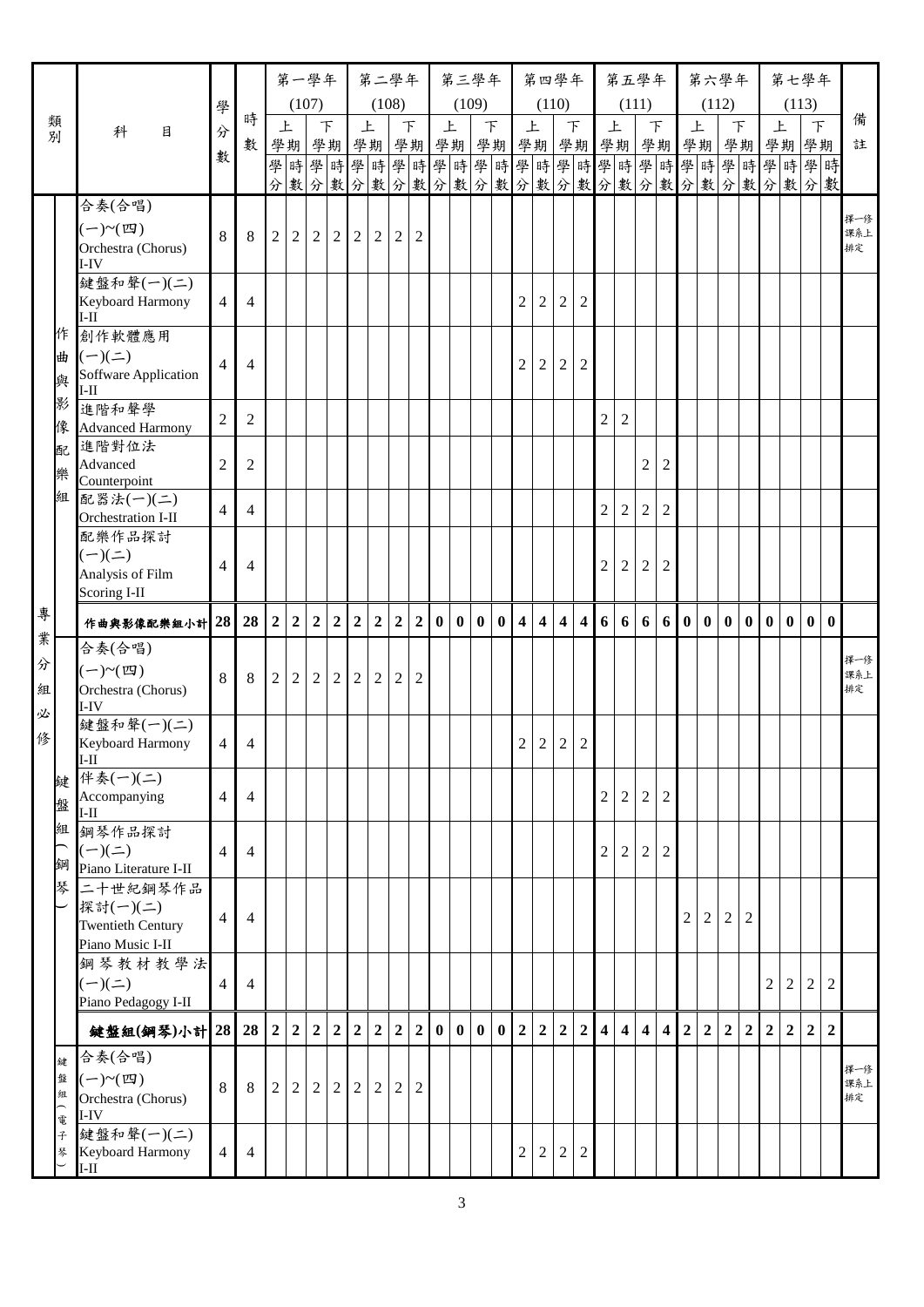|        |                                             | 學              |                |                | 第一學年           |                  |                |                | 第二學年             |                |                  |                  |                | 第三學年           |                  |                         |                   | 第四學年             |                |                         | 第五學年                    |                         |                         |                  |                | 第六學年           |                  |                  |                | 第七學年                                   |                |            |
|--------|---------------------------------------------|----------------|----------------|----------------|----------------|------------------|----------------|----------------|------------------|----------------|------------------|------------------|----------------|----------------|------------------|-------------------------|-------------------|------------------|----------------|-------------------------|-------------------------|-------------------------|-------------------------|------------------|----------------|----------------|------------------|------------------|----------------|----------------------------------------|----------------|------------|
|        | 科<br>目                                      | 分              | 時              |                | (107)          |                  |                |                | (108)            |                |                  |                  | (109)          |                |                  |                         | (110)             |                  |                |                         | (111)                   |                         |                         |                  | (112)          |                |                  |                  |                | (113)                                  |                | 備          |
| 類<br>別 |                                             | 數              | 數              |                | 上              |                  | F              | 上              |                  | F              |                  | 上                |                | 下              |                  | 上                       |                   | F                |                | 上                       |                         | F                       |                         | 上                |                | 下              |                  | 上                |                | $\top$                                 |                | 註          |
|        |                                             |                |                |                | 學期             |                  | 學期             | 學期             |                  |                | 學期               | 學期               |                | 學期             |                  | 學期                      |                   |                  |                | 學期學期                    |                         |                         | 學期                      |                  | 學期             |                | 學期               |                  |                | 學期學期<br>學時學時學時學時學時學時學時學時學時學時學時學時學時學時學時 |                |            |
|        |                                             |                |                |                |                |                  |                |                |                  |                |                  |                  |                |                |                  |                         |                   |                  |                |                         |                         |                         |                         |                  |                |                |                  |                  |                | 分數分數分數分數分數分數分數分數分數分數分數分數分數分數分數         |                |            |
|        | 創作軟體應用                                      |                |                |                |                |                  |                |                |                  |                |                  |                  |                |                |                  |                         |                   |                  |                |                         |                         |                         |                         |                  |                |                |                  |                  |                |                                        |                |            |
|        | $(-)(=)$                                    |                |                |                |                |                  |                |                |                  |                |                  |                  |                |                |                  |                         |                   |                  |                |                         |                         |                         |                         |                  |                |                |                  |                  |                |                                        |                |            |
|        | DAW Writing,<br>Production and              | 4              | $\overline{4}$ |                |                |                  |                |                |                  |                |                  |                  |                |                |                  | 2                       | 2                 | $\overline{2}$   | 2              |                         |                         |                         |                         |                  |                |                |                  |                  |                |                                        |                |            |
| 鍵      | Sequencing Techniques                       |                |                |                |                |                  |                |                |                  |                |                  |                  |                |                |                  |                         |                   |                  |                |                         |                         |                         |                         |                  |                |                |                  |                  |                |                                        |                |            |
| 盤      | $I-II$<br>配器法(一)(二)                         |                |                |                |                |                  |                |                |                  |                |                  |                  |                |                |                  |                         |                   |                  |                |                         |                         |                         |                         |                  |                |                |                  |                  |                |                                        |                |            |
| 組      | Orchestration I-II                          | $\overline{4}$ | $\overline{4}$ |                |                |                  |                |                |                  |                |                  |                  |                |                |                  |                         |                   |                  |                | $\overline{2}$          | $\overline{2}$          | 2                       | $\overline{2}$          |                  |                |                |                  |                  |                |                                        |                |            |
|        | 配樂作品探討                                      |                |                |                |                |                  |                |                |                  |                |                  |                  |                |                |                  |                         |                   |                  |                |                         |                         |                         |                         |                  |                |                |                  |                  |                |                                        |                |            |
| 電      | $(-)(=)$<br>Analysis of Film                | 4              | $\overline{4}$ |                |                |                  |                |                |                  |                |                  |                  |                |                |                  |                         |                   |                  |                | $\overline{2}$          | $\overline{2}$          | $\overline{2}$          | $\overline{2}$          |                  |                |                |                  |                  |                |                                        |                |            |
| 子      | Scoring I-II                                |                |                |                |                |                  |                |                |                  |                |                  |                  |                |                |                  |                         |                   |                  |                |                         |                         |                         |                         |                  |                |                |                  |                  |                |                                        |                |            |
| 琴      | 鋼琴教材教學法                                     |                |                |                |                |                  |                |                |                  |                |                  |                  |                |                |                  |                         |                   |                  |                |                         |                         |                         |                         |                  |                |                |                  |                  |                |                                        |                |            |
|        | $(-)(\equiv)$                               | 4              | $\overline{4}$ |                |                |                  |                |                |                  |                |                  |                  |                |                |                  |                         |                   |                  |                |                         |                         |                         |                         |                  |                |                |                  | $\overline{2}$   | $\overline{2}$ | 2                                      | 2              |            |
|        | Piano Pedagogy I-II                         |                |                |                |                |                  |                |                |                  |                |                  |                  |                |                |                  |                         |                   |                  |                |                         |                         |                         |                         |                  |                |                |                  |                  |                |                                        |                |            |
|        | 鍵盤組(電子琴)小計                                  |                | 28 28          | $\overline{2}$ | 2 <sup>1</sup> | $\overline{2}$   | $\overline{2}$ | 2 <sup>1</sup> | $\overline{2}$   | $\overline{2}$ | 2 <sup>1</sup>   | $\mathbf{0}$     | $\bf{0}$       | $\mathbf{0}$   | $\mathbf{0}$     | $\overline{\mathbf{4}}$ | $\overline{4}$    | $\overline{4}$   | $\overline{4}$ | $\overline{4}$          | $\overline{\mathbf{4}}$ | $\overline{4}$          | 4 0                     |                  |                | 0 0 0          |                  | $\overline{2}$   | 2 2            |                                        | $\overline{2}$ |            |
|        | 合奏(合唱)                                      |                |                |                |                |                  |                |                |                  |                |                  |                  |                |                |                  |                         |                   |                  |                |                         |                         |                         |                         |                  |                |                |                  |                  |                |                                        |                | 擇一修        |
|        | $(\pm)$ ~ $(+$ $=$ )<br>Orchestra (Chorus)  |                | 16 16          |                |                |                  |                |                |                  |                |                  | $\overline{2}$   | 2              | 2              | 2                | 2                       | $\overline{2}$    | $\overline{2}$   | $\overline{2}$ | 2 <sup>1</sup>          | 2                       | 2                       | 2                       | 2                | 2              | $\overline{2}$ | 2                |                  |                |                                        |                | 課系上<br>排定  |
|        | $I-IV$                                      |                |                |                |                |                  |                |                |                  |                |                  |                  |                |                |                  |                         |                   |                  |                |                         |                         |                         |                         |                  |                |                |                  |                  |                |                                        |                |            |
|        | 聲樂作品探討                                      |                |                |                |                |                  |                |                |                  |                |                  |                  |                |                |                  |                         |                   |                  |                |                         |                         |                         |                         |                  |                |                |                  |                  |                |                                        |                |            |
| 專      | $(-)(-)$<br>Vocal Literature I-II           | $\overline{4}$ | $\overline{4}$ |                |                |                  |                |                |                  |                |                  |                  |                |                |                  |                         |                   |                  |                | 2                       | $\overline{2}$          | $\overline{2}$          | $\overline{2}$          |                  |                |                |                  |                  |                |                                        |                |            |
| 業<br>聲 | 語音學                                         | $\overline{2}$ | 2              | $\mathbf{1}$   |                | $\mathbf{1}$     |                |                |                  |                |                  |                  |                |                |                  |                         |                   |                  |                |                         |                         |                         |                         |                  |                |                |                  |                  |                |                                        |                |            |
| 分      | 樂 Linguistics                               |                |                |                | -1             |                  | 1              |                |                  |                |                  |                  |                |                |                  |                         |                   |                  |                |                         |                         |                         |                         |                  |                |                |                  |                  |                |                                        |                |            |
| 組<br>組 | 義大利文語韻學<br><b>Italian Diction</b>           | $\overline{2}$ | $\overline{2}$ |                |                |                  |                | 1 <sup>1</sup> | 1                | $\mathbf{1}$   | $\mathbf{1}$     |                  |                |                |                  |                         |                   |                  |                |                         |                         |                         |                         |                  |                |                |                  |                  |                |                                        |                |            |
| 必      | 德文語韻學                                       | $\overline{c}$ | $\overline{2}$ |                |                |                  |                |                |                  |                |                  | $\mathbf{1}$     | $\mathbf{1}$   | $\vert$ 1      | -1               |                         |                   |                  |                |                         |                         |                         |                         |                  |                |                |                  |                  |                |                                        |                |            |
| 俢      | German Diction<br>法文語韻學                     |                |                |                |                |                  |                |                |                  |                |                  |                  |                |                |                  |                         |                   |                  |                |                         |                         |                         |                         |                  |                |                |                  |                  |                |                                        |                |            |
|        | <b>French Diction</b>                       | $\mathbf{2}$   | $\overline{2}$ |                |                |                  |                |                |                  |                |                  |                  |                |                |                  | $\mathbf{1}$            | $1 \mid 1$        |                  | -1             |                         |                         |                         |                         |                  |                |                |                  |                  |                |                                        |                |            |
|        | 聲樂組小計 28 28 1                               |                |                |                |                | 1 1              | 1 <sup>1</sup> | 1              | $\mathbf{1}$     | $\mathbf{1}$   | $\mathbf{1}$     | 3 3              |                | 3 <sup>1</sup> | $\mathbf{3}$     |                         | $3 \mid 3 \mid 3$ |                  | $\mathbf{3}$   | $\overline{4}$          | $\overline{\mathbf{4}}$ | $\overline{\mathbf{4}}$ | 4 <sup>1</sup>          | $\boldsymbol{2}$ | $\overline{2}$ | $\overline{2}$ | $\overline{2}$   | $\mathbf{0}$     |                | 0 <sup>1</sup>                         | $\mathbf{0}$   |            |
|        | 合奏(合唱)                                      |                |                |                |                |                  |                |                |                  |                |                  |                  |                |                |                  |                         |                   |                  |                |                         |                         |                         |                         |                  |                |                |                  |                  |                |                                        |                |            |
|        | $(-)$ ~ $(+=)$                              | 24             | 24             | $\overline{2}$ | $\overline{2}$ | $\sqrt{2}$       | 2              | $\overline{2}$ | $\overline{2}$   | $\overline{2}$ | $\overline{2}$   | $\overline{2}$   | 2              | $\overline{2}$ | $\overline{2}$   | $\overline{2}$          | $\overline{2}$    | $\overline{2}$   | 2              | 2                       | $\overline{2}$          | 2                       | $\overline{2}$          | 2                | 2              | $\overline{2}$ | 2                |                  |                |                                        |                | 擇一修<br>課系上 |
| 管      | Orchestra (Chorus)<br>$I-XII$               |                |                |                |                |                  |                |                |                  |                |                  |                  |                |                |                  |                         |                   |                  |                |                         |                         |                         |                         |                  |                |                |                  |                  |                |                                        |                | 排定         |
| 絃      | 管弦樂作品探討                                     |                |                |                |                |                  |                |                |                  |                |                  |                  |                |                |                  |                         |                   |                  |                |                         |                         |                         |                         |                  |                |                |                  |                  |                |                                        |                |            |
|        | 樂(一)(二)                                     | $\overline{4}$ | $\overline{4}$ |                |                |                  |                |                |                  |                |                  |                  |                |                |                  |                         |                   |                  |                | $\overline{2}$          | $\sqrt{2}$              | $\overline{2}$          | $\overline{2}$          |                  |                |                |                  |                  |                |                                        |                |            |
| 組      | String and Wind<br>Literature I-II          |                |                |                |                |                  |                |                |                  |                |                  |                  |                |                |                  |                         |                   |                  |                |                         |                         |                         |                         |                  |                |                |                  |                  |                |                                        |                |            |
|        | 管弦樂組小計                                      | 28             | 28             | $\mathbf{2}$   | 2 2            |                  | $\overline{2}$ | $\overline{2}$ | $\boldsymbol{2}$ | $\overline{2}$ | $\boldsymbol{2}$ | $\boldsymbol{2}$ | $\overline{2}$ | $\overline{2}$ | $\overline{2}$   | $\overline{2}$          | 2 2               |                  | $\overline{2}$ | $\overline{\mathbf{4}}$ | $\overline{\mathbf{4}}$ | $\overline{\mathbf{4}}$ | 4 <sup>1</sup>          | $\overline{2}$   | $\overline{2}$ | $\overline{2}$ | $\boldsymbol{2}$ | $\boldsymbol{0}$ | 0 <sup>1</sup> |                                        | $\bf{0}$       |            |
|        | 合奏(合唱)                                      |                |                |                |                |                  |                |                |                  |                |                  |                  |                |                |                  |                         |                   |                  |                |                         |                         |                         |                         |                  |                |                |                  |                  |                |                                        |                |            |
|        | $(-)$ ~ $(+=)$                              | 24             | 24             | $\overline{2}$ | $\overline{2}$ | $\overline{2}$   | 2              | $\overline{2}$ | $\overline{2}$   | $\overline{2}$ | $\overline{2}$   | $\overline{2}$   | 2              | $\overline{2}$ | $\overline{2}$   | $\overline{2}$          | $\overline{2}$    | $\overline{2}$   | 2              | 2                       | $\overline{2}$          | 2                       | 2                       | 2                | 2              | 2              | $\overline{2}$   |                  |                |                                        |                | 擇一修<br>課系上 |
| 傳<br>統 | Orchestra (Chorus)<br>I-XII                 |                |                |                |                |                  |                |                |                  |                |                  |                  |                |                |                  |                         |                   |                  |                |                         |                         |                         |                         |                  |                |                |                  |                  |                |                                        |                | 排定         |
| 音      | 傳統音樂作品探討                                    |                |                |                |                |                  |                |                |                  |                |                  |                  |                |                |                  |                         |                   |                  |                |                         |                         |                         |                         |                  |                |                |                  |                  |                |                                        |                |            |
| 樂      | $(-)(\underline{-})$                        | $\overline{4}$ | $\overline{4}$ |                |                |                  |                |                |                  |                |                  |                  |                |                |                  |                         |                   |                  |                | $\overline{2}$          | $\overline{2}$          | 2                       | $\overline{2}$          |                  |                |                |                  |                  |                |                                        |                |            |
| 組      | <b>Traditional Music</b><br>Literature I-II |                |                |                |                |                  |                |                |                  |                |                  |                  |                |                |                  |                         |                   |                  |                |                         |                         |                         |                         |                  |                |                |                  |                  |                |                                        |                |            |
|        | 傳統音樂組小計                                     |                | 28 28          | $\overline{2}$ | $2\vert$       | $\boldsymbol{2}$ | $\overline{2}$ | 2 <sup>1</sup> | $\mathbf{2}$     | $\overline{2}$ | $\boldsymbol{2}$ | $\boldsymbol{2}$ | $\overline{2}$ | $\overline{2}$ | $\boldsymbol{2}$ | $\boldsymbol{2}$        | $2\overline{ }$   | $\boldsymbol{2}$ | $\overline{2}$ | $\overline{\mathbf{4}}$ | $\overline{\mathbf{4}}$ | $\overline{\mathbf{4}}$ | $\overline{\mathbf{4}}$ | $\mathbf 2$      | $\overline{2}$ | 2 <sup>1</sup> | $\overline{2}$   | $\mathbf{0}$     |                | $0 \mid 0$                             | $\mathbf{0}$   |            |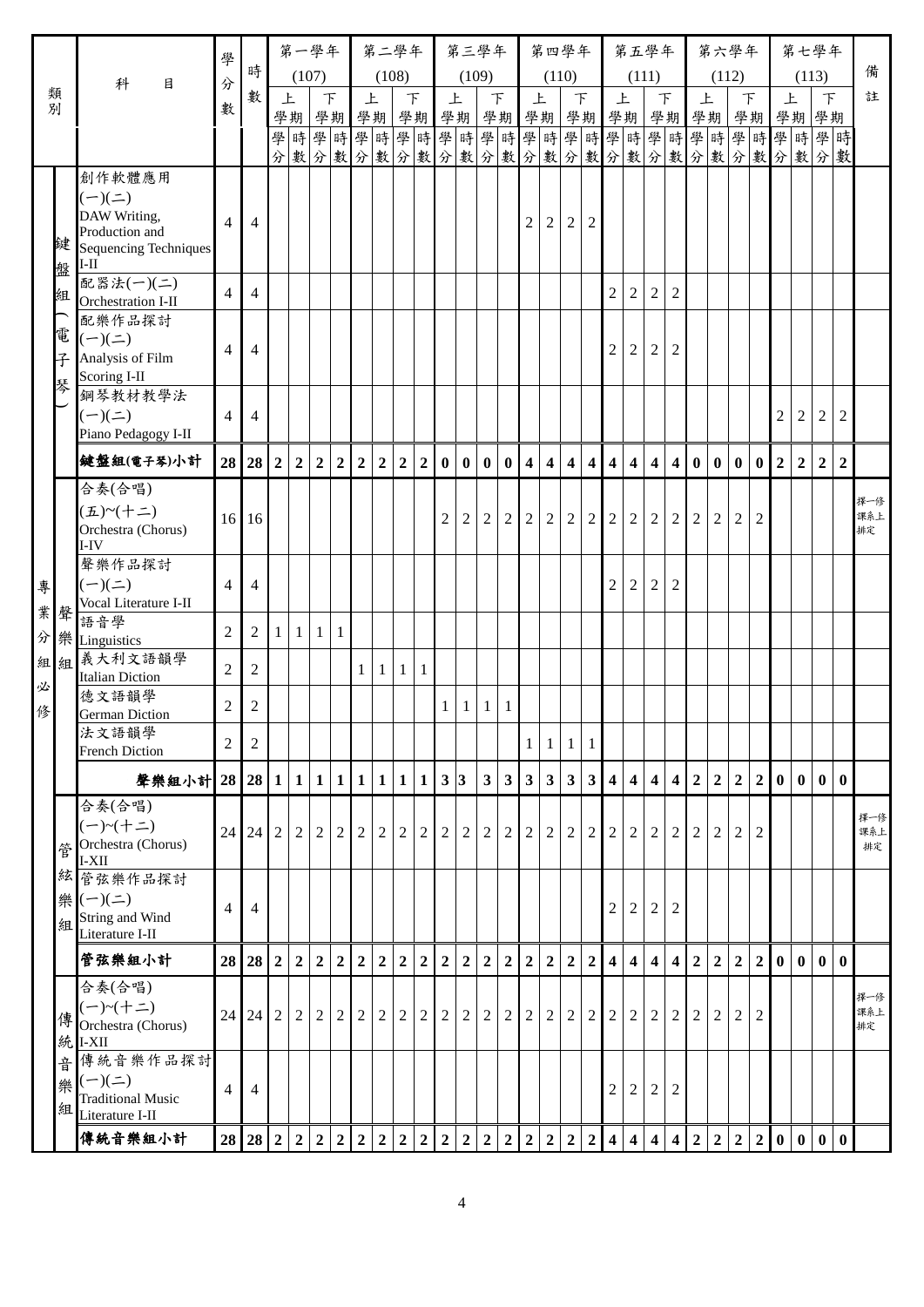|        |   |                                       |                |                                          | 第一學年                             |       |        |                | 第二學年           |                |                |                | 第三學年           |                |                |                 |                | 第四學年                           |                |                | 第五學年           |                |                        |                | 第六學年           |                  |                |                | 第七學年           |                   |   |        |
|--------|---|---------------------------------------|----------------|------------------------------------------|----------------------------------|-------|--------|----------------|----------------|----------------|----------------|----------------|----------------|----------------|----------------|-----------------|----------------|--------------------------------|----------------|----------------|----------------|----------------|------------------------|----------------|----------------|------------------|----------------|----------------|----------------|-------------------|---|--------|
|        |   |                                       | 學              |                                          |                                  | (107) |        |                | (108)          |                |                |                | (109)          |                |                |                 |                | (110)                          |                |                |                | (111)          |                        |                | (112)          |                  |                |                | (113)          |                   |   |        |
| 類別     |   | 科<br>目                                | 分              | 時                                        | 上<br>數 學期 學期                     |       | $\top$ |                | 上              | $\top$         |                | 上              |                | $\top$         |                | 上               |                | $\top$<br>學期 學期 學期 學期 學期 學期 學期 |                |                | 上              | $\top$         | 學期學期學期                 |                | 上              |                  | F              | 上              | 學期學期           | F                 |   | 備<br>註 |
|        |   |                                       | 數              |                                          | 學時學時學時學時學時學時學時學時學時學時學時學時學時學時     |       |        |                |                |                |                |                |                |                |                |                 |                |                                |                |                |                |                |                        |                |                |                  |                |                |                |                   |   |        |
|        |   |                                       |                |                                          | 分數分數分數分數分數分數分數分數分數分數分數分數分數分數分數分數 |       |        |                |                |                |                |                |                |                |                |                 |                |                                |                |                |                |                |                        |                |                |                  |                |                |                |                   |   |        |
|        |   | 選修樂器(一)~(十)                           |                | $10 \mid 10 \mid 1 \mid 1 \mid 1 \mid 1$ |                                  |       |        |                | 1111111        |                |                |                | 111111111      |                |                |                 |                | 1 1                            | $1\vert$       | $\vert$ 1      | $\vert$ 1      | 1 I 1          |                        |                |                |                  |                |                |                |                   |   | 註一     |
|        |   | Minor I-X<br>第二主修(一)~(八)              |                |                                          |                                  |       |        |                |                |                |                |                |                |                |                |                 |                |                                |                |                |                |                |                        |                |                |                  |                |                |                |                   |   |        |
|        |   | Second MajorI-VIII                    | 8              | 8                                        |                                  |       |        |                |                |                |                |                |                |                |                | $\mathbf{1}$    |                | 1 1 1 1 1                      |                |                |                |                | $1 \mid 1 \mid 1 \mid$ |                |                | 1 1              | $\mathbf{1}$   | 1 <sup>1</sup> |                | $1 \mid 1 \mid 1$ |   | 註二     |
|        |   | 視奏(一)(二)<br><b>Sight Reading I-II</b> | $\overline{4}$ | $\overline{4}$                           |                                  |       |        | $\overline{2}$ | $\overline{2}$ | $\overline{2}$ | $\overline{2}$ |                |                |                |                |                 |                |                                |                |                |                |                |                        |                |                |                  |                |                |                |                   |   |        |
|        |   | 管風琴彈奏(一)(二)                           | $\overline{4}$ | $\overline{4}$                           |                                  |       |        |                |                |                |                | $\overline{2}$ | $\overline{2}$ | 2              | $\overline{2}$ |                 |                |                                |                |                |                |                |                        |                |                |                  |                |                |                |                   |   |        |
|        |   | Organ Performance I-II<br>總譜彈奏(一)(二)  |                |                                          |                                  |       |        |                |                |                |                |                |                |                |                |                 |                |                                |                |                |                |                |                        |                |                |                  |                |                |                |                   |   |        |
|        |   | Score Reading I-II                    | $\overline{4}$ | $\overline{4}$                           |                                  |       |        |                |                |                |                |                |                |                |                | $\overline{2}$  | $\overline{2}$ | $\overline{2}$                 | $\overline{2}$ |                |                |                |                        |                |                |                  |                |                |                |                   |   |        |
|        |   | 數字低音與即興演<br>奏(一)(二)                   |                |                                          |                                  |       |        |                |                |                |                |                |                |                |                |                 |                |                                |                |                |                |                |                        |                |                |                  |                |                |                |                   |   |        |
|        |   | Continuo Realization                  | $\overline{4}$ | 4                                        |                                  |       |        |                |                |                |                |                |                |                |                |                 |                |                                |                | $\overline{2}$ | $\overline{2}$ | 2 <sup>1</sup> | $\overline{2}$         |                |                |                  |                |                |                |                   |   |        |
|        |   | and Improvisation I-II                |                |                                          |                                  |       |        |                |                |                |                |                |                |                |                |                 |                |                                |                |                |                |                |                        |                |                |                  |                |                |                |                   |   |        |
|        |   | 歌劇探討(一)(二)<br>Opera Literature I-II   | $\overline{4}$ | $\overline{4}$                           |                                  |       |        |                |                |                |                |                |                |                |                |                 |                |                                |                | $\overline{2}$ | $\overline{2}$ | $\overline{2}$ | $\overline{2}$         |                |                |                  |                |                |                |                   |   |        |
|        | 音 | 演奏醫學概論                                |                |                                          |                                  |       |        |                |                |                |                |                |                |                |                |                 |                |                                |                |                |                |                |                        |                |                |                  |                |                |                |                   |   |        |
|        | 樂 | $(-)(\le)$<br>Introduction to         | $\overline{4}$ | $\overline{4}$                           |                                  |       |        |                |                |                |                |                |                |                |                |                 |                |                                |                |                |                |                |                        | $\overline{2}$ | $\overline{2}$ | $\boldsymbol{2}$ | $\sqrt{2}$     |                |                |                   |   |        |
|        | 演 | Performing Arts                       |                |                                          |                                  |       |        |                |                |                |                |                |                |                |                |                 |                |                                |                |                |                |                |                        |                |                |                  |                |                |                |                   |   |        |
|        | 奏 | Medicine I-II<br>類大合奏(大合唱)            |                |                                          |                                  |       |        |                |                |                |                |                |                |                |                |                 |                |                                |                |                |                |                |                        |                |                |                  |                |                |                |                   |   |        |
|        |   | $(-)$ ~ $(+)$                         |                | 20 20                                    |                                  |       |        |                |                |                |                | $\overline{2}$ | $\overline{2}$ | $\overline{2}$ | 2              | $\overline{2}$  | $\overline{2}$ | $\sqrt{2}$                     | $\overline{2}$ | 2 <sup>1</sup> | $\overline{2}$ |                | $2 \mid 2 \mid 2$      |                | 2              | $\overline{2}$   | $\overline{2}$ | $\overline{2}$ | $\overline{2}$ | $\overline{2}$    | 2 |        |
| 專      |   | Orchestra (Chorus)I-X                 |                |                                          |                                  |       |        |                |                |                |                |                |                |                |                |                 |                |                                |                |                |                |                |                        |                |                |                  |                |                |                |                   |   |        |
| 業<br>選 |   | 管弦樂合奏<br>$(-)$ ~ $(\wedge)$           |                | 16 32                                    |                                  |       |        |                |                |                |                | $\overline{2}$ | $\overline{4}$ | $\overline{2}$ |                | $4\overline{2}$ | $\overline{4}$ | 2                              | $\overline{4}$ | 2              | $\overline{4}$ |                | 2 4 2                  |                | $\overline{4}$ | $\overline{2}$   | $\overline{4}$ |                |                |                   |   | 必<br>選 |
| 修      |   | Orchestra I-VIII                      |                |                                          |                                  |       |        |                |                |                |                |                |                |                |                |                 |                |                                |                |                |                |                |                        |                |                |                  |                |                |                |                   |   | 修      |
|        |   | 管弦樂合奏(九)(十)<br>Orchestra IX-X         | 4              | 8                                        |                                  |       |        |                |                |                |                |                |                |                |                |                 |                |                                |                |                |                |                |                        |                |                |                  |                | $\overline{2}$ |                | $4 \mid 2 \mid 4$ |   |        |
|        |   | 演奏與實習                                 |                |                                          |                                  |       |        |                |                |                |                |                |                |                |                |                 |                |                                |                |                |                |                |                        |                |                |                  |                |                |                |                   |   |        |
|        |   | (一)~(六)                               |                | 12 12                                    |                                  |       |        |                |                |                |                |                |                |                |                | $\overline{c}$  | $\overline{2}$ | $\sqrt{2}$                     | $\overline{2}$ | $\overline{2}$ | $\overline{2}$ | $2\vert$       | $\overline{2}$         | $\overline{2}$ | 2              | $\mathfrak{2}$   | $\overline{2}$ |                |                |                   |   |        |
|        |   | Performance Class I-VI<br>演奏探討與實習     |                |                                          |                                  |       |        |                |                |                |                |                |                |                |                |                 |                |                                |                |                |                |                |                        |                |                |                  |                |                |                |                   |   |        |
|        |   | $(-)(\equiv)$                         | $\overline{4}$ | $\overline{4}$                           |                                  |       |        |                |                |                |                |                |                |                |                |                 |                |                                |                |                |                |                |                        |                |                |                  |                | $\overline{2}$ | 2 <sup>1</sup> | 2 <sup>1</sup>    | 2 |        |
|        |   | Performance Studies<br>$I-II$         |                |                                          |                                  |       |        |                |                |                |                |                |                |                |                |                 |                |                                |                |                |                |                |                        |                |                |                  |                |                |                |                   |   |        |
|        |   | 室内樂(一)~(四)                            | 8              | 8                                        |                                  |       |        |                |                |                |                |                |                |                |                |                 |                |                                |                | $\overline{2}$ | $\overline{2}$ | $\overline{2}$ | 2 <sup>1</sup>         | $\overline{2}$ | 2              | $\overline{2}$   | $\overline{2}$ |                |                |                   |   |        |
|        |   | Chamber Music I-IV<br>西洋藝術史(一)(二)     |                |                                          |                                  |       |        |                |                |                |                |                |                |                |                |                 |                |                                |                |                |                |                |                        |                |                |                  |                |                |                |                   |   |        |
|        |   | History of Western Arts               | $\overline{4}$ | $\overline{4}$                           |                                  |       |        |                |                |                |                | $\overline{2}$ | $\overline{2}$ | $\overline{2}$ | $\overline{2}$ |                 |                |                                |                |                |                |                |                        |                |                |                  |                |                |                |                   |   |        |
|        |   | $\rm I\text{-}II$                     |                |                                          |                                  |       |        |                |                |                |                |                |                |                |                |                 |                |                                |                |                |                |                |                        |                |                |                  |                |                |                |                   |   |        |
|        | 音 | 中國音樂史<br><b>History of Chinese</b>    | $\overline{2}$ | 2                                        |                                  |       |        |                |                |                |                |                |                |                |                |                 |                |                                |                | 2              | $\sqrt{2}$     |                |                        |                |                |                  |                |                |                |                   |   |        |
|        | 樂 | Music                                 |                |                                          |                                  |       |        |                |                |                |                |                |                |                |                |                 |                |                                |                |                |                |                |                        |                |                |                  |                |                |                |                   |   |        |
|        | 學 | 台灣音樂史<br><b>History of Taiwanese</b>  | $\overline{2}$ | $\overline{2}$                           |                                  |       |        |                |                |                |                |                |                |                |                |                 |                |                                |                |                |                | $\overline{c}$ | $\boldsymbol{2}$       |                |                |                  |                |                |                |                   |   |        |
|        | 類 | Music                                 |                |                                          |                                  |       |        |                |                |                |                |                |                |                |                |                 |                |                                |                |                |                |                |                        |                |                |                  |                |                |                |                   |   |        |
|        |   | 音樂學導論<br>Introduction to              |                |                                          |                                  |       |        |                |                |                |                |                |                |                |                |                 |                |                                |                |                |                |                |                        |                |                |                  |                |                | 2              |                   |   |        |
|        |   | Musicology                            | $\overline{c}$ | 2                                        |                                  |       |        |                |                |                |                |                |                |                |                |                 |                |                                |                |                |                |                |                        |                |                |                  |                | 2              |                |                   |   |        |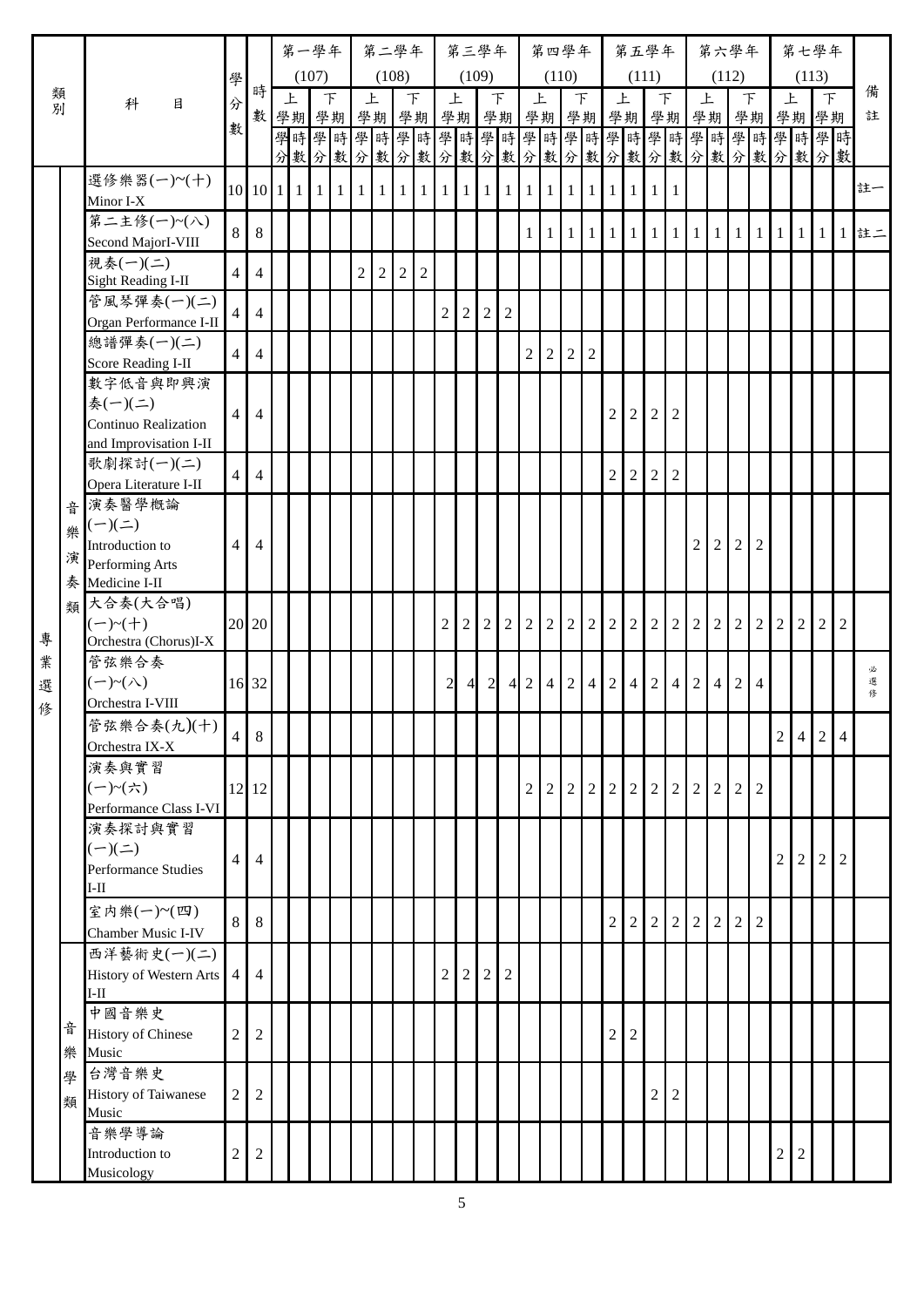|    |        |                                              |                |                |           | 第一學年 |                 |  | 第二學年       |        |    |   | 第三學年  |        |    |                                |                  | 第四學年           |                |                | 第五學年       |              |                |                |                | 第六學年             |                |                |                | 第七學年           |                |      |
|----|--------|----------------------------------------------|----------------|----------------|-----------|------|-----------------|--|------------|--------|----|---|-------|--------|----|--------------------------------|------------------|----------------|----------------|----------------|------------|--------------|----------------|----------------|----------------|------------------|----------------|----------------|----------------|----------------|----------------|------|
|    |        |                                              | 學              | 時              |           | 上    | (107)<br>$\top$ |  | (108)<br>上 | $\top$ |    | 上 | (109) | $\top$ |    | 上                              | (110)            | $\top$         |                |                | 上          | (111)        | $\top$         | 上              | (112)          | $\top$           |                | 上              | (113)          | F              |                | 備    |
| 類別 |        | 科<br>目                                       | 分              | 數              |           | 學期學期 |                 |  | 學期         |        | 學期 |   | 學期    |        | 學期 | 學期                             |                  |                | 學期             | 學期             |            |              | 學期             |                | 學期             | 學期               |                | 學期             |                | 學期             |                | 註    |
|    |        |                                              | 數              |                |           |      |                 |  |            |        |    |   |       |        |    | 學時學時學時學時學時學時學時學時學時學時學時學時學時學時學時 |                  |                |                |                |            |              |                |                |                |                  |                |                |                |                |                |      |
|    |        |                                              |                |                |           |      |                 |  |            |        |    |   |       |        |    | 分數分數分數分數分數分數分數分數分數分數分數分數分數分數分數 |                  |                |                |                |            |              |                |                |                |                  |                |                |                |                |                |      |
|    |        | 有聲製作與發行                                      |                |                |           |      |                 |  |            |        |    |   |       |        |    |                                |                  |                |                |                |            |              |                |                |                |                  |                |                |                |                |                |      |
|    |        | $(-)(\equiv)$<br><b>Recording Techniques</b> | $\overline{4}$ | $\overline{4}$ |           |      |                 |  |            |        |    |   |       |        |    | 2                              | $\overline{2}$   | $\overline{2}$ | $\overline{2}$ |                |            |              |                |                |                |                  |                |                |                |                |                |      |
|    |        | and Production I-II                          |                |                |           |      |                 |  |            |        |    |   |       |        |    |                                |                  |                |                |                |            |              |                |                |                |                  |                |                |                |                |                |      |
|    |        | 基礎錄音工程                                       |                |                |           |      |                 |  |            |        |    |   |       |        |    |                                |                  |                |                |                |            |              |                |                |                |                  |                |                |                |                |                |      |
|    | 應      | $(-)(\le)$                                   | 4              | 4              |           |      |                 |  |            |        |    |   |       |        |    |                                |                  |                |                | $\overline{c}$ | $\sqrt{2}$ | $\sqrt{2}$   | $\overline{2}$ |                |                |                  |                |                |                |                |                |      |
|    | 用      | Introduction to Audio                        |                |                |           |      |                 |  |            |        |    |   |       |        |    |                                |                  |                |                |                |            |              |                |                |                |                  |                |                |                |                |                |      |
|    | 곱      | Recording I-II                               |                |                |           |      |                 |  |            |        |    |   |       |        |    |                                |                  |                |                |                |            |              |                |                |                |                  |                |                |                |                |                |      |
|    | 樂      | 應用音樂(一)(二)<br><b>Applied Music I-II</b>      | 4              | 4              |           |      |                 |  |            |        |    |   |       |        |    |                                |                  |                |                |                |            |              |                | $\mathfrak{2}$ | $\overline{2}$ | $\overline{2}$   | $\overline{2}$ |                |                |                |                |      |
|    | 類      | 多媒體製作與應用                                     |                |                |           |      |                 |  |            |        |    |   |       |        |    |                                |                  |                |                |                |            |              |                |                |                |                  |                |                |                |                |                |      |
|    |        | $(-)(\underline{-})$                         |                |                |           |      |                 |  |            |        |    |   |       |        |    |                                |                  |                |                |                |            |              |                |                |                |                  |                |                |                |                |                |      |
|    |        | Production and                               | 4              | 4              |           |      |                 |  |            |        |    |   |       |        |    |                                |                  |                |                |                |            |              |                | $\overline{2}$ | $\overline{2}$ | $\overline{2}$   | $\overline{2}$ |                |                |                |                |      |
|    |        | Application of                               |                |                |           |      |                 |  |            |        |    |   |       |        |    |                                |                  |                |                |                |            |              |                |                |                |                  |                |                |                |                |                |      |
|    |        | Multi-Media I-II<br>鋼琴調律                     |                |                |           |      |                 |  |            |        |    |   |       |        |    |                                |                  |                |                |                |            |              |                |                |                |                  |                |                |                |                |                |      |
|    |        | Piano Tuning                                 | $\overline{2}$ | $\mathfrak{2}$ |           |      |                 |  |            |        |    |   |       |        |    | $\boldsymbol{2}$               | $\boldsymbol{2}$ |                |                |                |            |              |                |                |                |                  |                |                |                |                |                |      |
|    |        | 樂器維修-管樂                                      |                |                |           |      |                 |  |            |        |    |   |       |        |    |                                |                  |                |                |                |            |              |                |                |                |                  |                |                |                |                |                |      |
|    |        | Wind Instruments                             | $\overline{c}$ | $\overline{c}$ |           |      |                 |  |            |        |    |   |       |        |    | $\overline{c}$                 | $\mathfrak 2$    |                |                |                |            |              |                |                |                |                  |                |                |                |                |                |      |
|    |        | Maintenance                                  |                |                |           |      |                 |  |            |        |    |   |       |        |    |                                |                  |                |                |                |            |              |                |                |                |                  |                |                |                |                |                |      |
|    |        | 樂器維修-弦樂<br><b>String Instruments</b>         | $\overline{c}$ | $\overline{c}$ |           |      |                 |  |            |        |    |   |       |        |    |                                |                  | $\overline{2}$ | $\overline{2}$ |                |            |              |                |                |                |                  |                |                |                |                |                |      |
|    |        | Maintenance                                  |                |                |           |      |                 |  |            |        |    |   |       |        |    |                                |                  |                |                |                |            |              |                |                |                |                  |                |                |                |                |                |      |
| 專  | 곱<br>樂 | 劇場藝術(一)(二)                                   |                |                |           |      |                 |  |            |        |    |   |       |        |    |                                |                  |                |                |                |            |              |                |                |                |                  |                |                |                |                |                |      |
| 業  | 實      | Theatre Workshop I-II                        | $\overline{4}$ | 4              |           |      |                 |  |            |        |    |   |       |        |    |                                |                  |                |                |                |            |              |                | $\overline{2}$ | $\overline{2}$ | $\overline{2}$   | $\overline{2}$ |                |                |                |                |      |
| 選  | 務      | 幼兒音樂教學                                       |                |                |           |      |                 |  |            |        |    |   |       |        |    |                                |                  |                |                |                |            |              |                |                |                |                  |                |                |                |                |                |      |
| 俢  | 類      | Music Teaching in<br>Early Childhood         | $\overline{2}$ | $\overline{c}$ |           |      |                 |  |            |        |    |   |       |        |    |                                |                  |                |                |                |            |              |                | 2              | 2              |                  |                |                |                |                |                |      |
|    |        | 音樂教學實務                                       |                |                |           |      |                 |  |            |        |    |   |       |        |    |                                |                  |                |                |                |            |              |                |                |                |                  |                |                |                |                |                |      |
|    |        | Music Teaching                               | $\overline{c}$ | $\overline{2}$ |           |      |                 |  |            |        |    |   |       |        |    |                                |                  |                |                |                |            |              |                |                |                | $\overline{c}$   | $\sqrt{2}$     |                |                |                |                |      |
|    |        | Practicum                                    |                |                |           |      |                 |  |            |        |    |   |       |        |    |                                |                  |                |                |                |            |              |                |                |                |                  |                |                |                |                |                |      |
|    |        | 職場實習(一)(二)                                   | $\overline{4}$ | $\overline{4}$ |           |      |                 |  |            |        |    |   |       |        |    |                                |                  |                |                |                |            |              |                | $\mathfrak{2}$ | $\overline{2}$ | $\boldsymbol{2}$ | $\overline{c}$ |                |                |                |                |      |
|    |        | Internship<br>藝術行政(一)(二)                     |                |                |           |      |                 |  |            |        |    |   |       |        |    |                                |                  |                |                |                |            |              |                |                |                |                  |                |                |                |                |                |      |
|    |        | Art Administration I-II                      | 4              | $\overline{4}$ |           |      |                 |  |            |        |    |   |       |        |    |                                |                  |                |                |                |            |              |                |                |                |                  |                | $\overline{2}$ | 2              | $\overline{2}$ | 2              |      |
|    |        | 經典大師講座                                       |                |                |           |      |                 |  |            |        |    |   |       |        |    |                                |                  |                |                |                |            |              |                |                |                |                  |                |                |                |                |                |      |
|    |        | Seminar on Classic                           | 1              | 1              |           |      |                 |  |            |        |    |   |       |        |    |                                |                  |                |                | 1              | 1          |              |                |                |                |                  |                |                |                |                |                |      |
|    |        | <b>Masters</b><br>藝術大師講座                     |                |                |           |      |                 |  |            |        |    |   |       |        |    |                                |                  |                |                |                |            |              |                |                |                |                  |                |                |                |                |                |      |
|    |        | Seminar on Art Masters                       | 1              | 1              |           |      |                 |  |            |        |    |   |       |        |    |                                |                  |                |                |                |            | $\mathbf{1}$ | $\mathbf{1}$   |                |                |                  |                |                |                |                |                |      |
|    | 講      | 卓越大師講座                                       |                |                |           |      |                 |  |            |        |    |   |       |        |    |                                |                  |                |                |                |            |              |                |                |                |                  |                |                |                |                |                |      |
|    | 座      | Seminar on<br><b>Extraordinary Masters</b>   | 1              | 1              |           |      |                 |  |            |        |    |   |       |        |    |                                |                  |                |                |                |            |              |                | 1              | -1             |                  |                |                |                |                |                |      |
|    |        | 文化大師講座                                       |                |                |           |      |                 |  |            |        |    |   |       |        |    |                                |                  |                |                |                |            |              |                |                |                |                  |                |                |                |                |                |      |
|    |        | Seminar on Cultural                          | 1              | 1              |           |      |                 |  |            |        |    |   |       |        |    |                                |                  |                |                |                |            |              |                |                |                | $1\vert$         | 1              |                |                |                |                |      |
|    |        | <b>Masters</b>                               |                |                |           |      |                 |  |            |        |    |   |       |        |    |                                |                  |                |                |                |            |              |                |                |                |                  |                |                |                |                |                |      |
|    |        | 專題講座(一)~(三)<br>Seminar on Specific           | 6              | 6              |           |      |                 |  |            |        |    |   |       |        |    |                                |                  |                |                |                |            |              |                |                |                | $\mathbf{2}$     | $\sqrt{2}$     | $\overline{2}$ | $\overline{2}$ | $\overline{2}$ | $\overline{2}$ |      |
|    |        | Topics I-III                                 |                |                |           |      |                 |  |            |        |    |   |       |        |    |                                |                  |                |                |                |            |              |                |                |                |                  |                |                |                |                |                |      |
|    | 其      | 基礎樂理                                         |                |                |           |      |                 |  |            |        |    |   |       |        |    |                                |                  |                |                |                |            |              |                |                |                |                  |                |                |                |                |                | 新生先導 |
|    | 他      | <b>Fundamental Music</b><br>Theory           | 1              | 1              | $\vert$ 1 | -1   |                 |  |            |        |    |   |       |        |    |                                |                  |                |                |                |            |              |                |                |                |                  |                |                |                |                |                | 課程   |